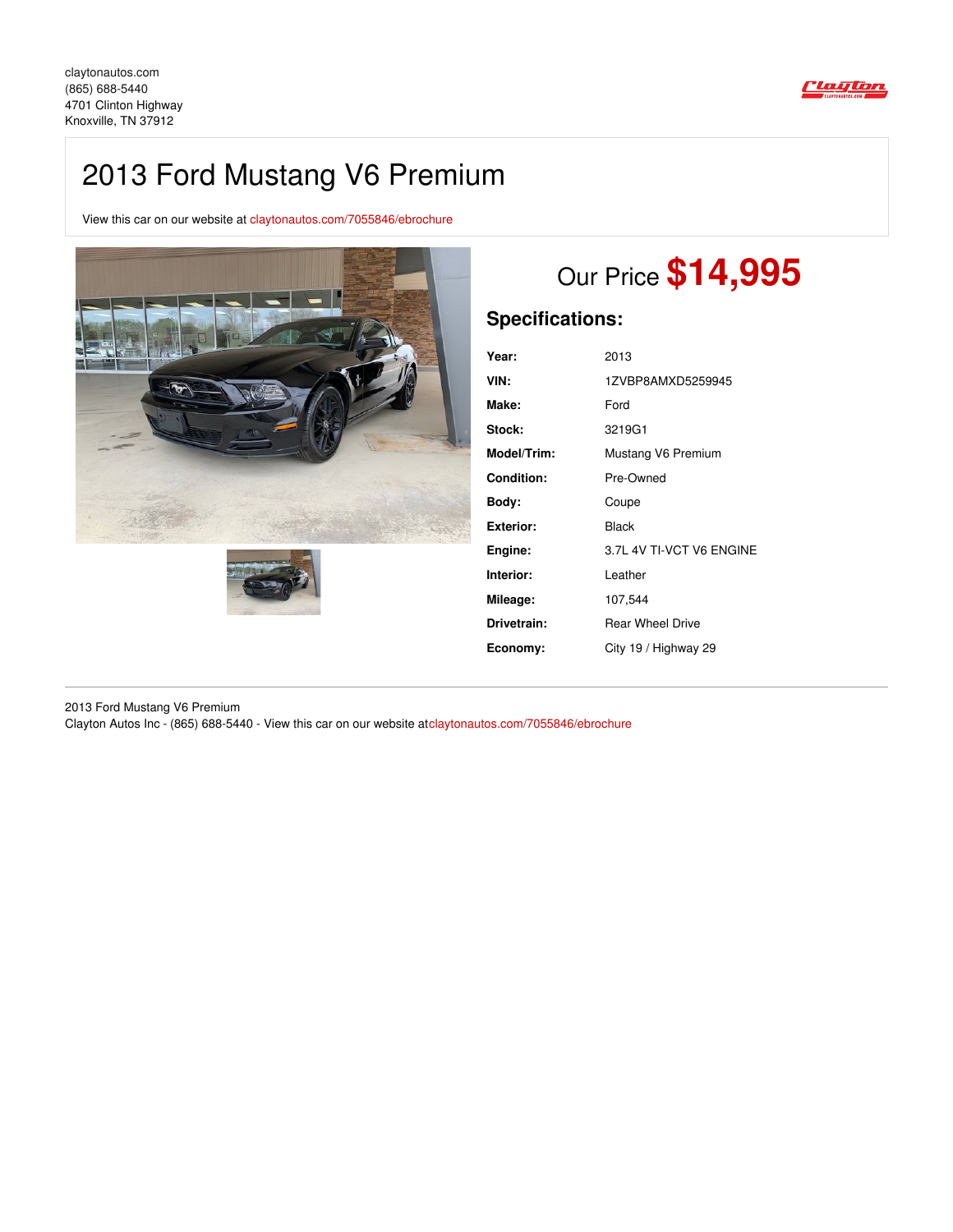

#### 2013 Ford Mustang V6 Premium

Clayton Autos Inc - (865) 688-5440 - View this car on our website at[claytonautos.com/7055846/ebrochure](https://claytonautos.com/vehicle/7055846/2013-ford-mustang-v6-premium-knoxville-tn-37912/7055846/ebrochure)

## **Installed Options**

#### **Interior**

- (2) covered cupholders- (2) pwr points- Air conditioning- Auto-dimming rearview mirror
- Bright aluminum accent dash appliques
- Bright aluminum pedal covers -inc: bright aluminum scuff plates
- Bright aluminum-accent shift knob- Center dome lamp- Cruise control
- Door trim panel inserts w/chrome speaker surrounds Driver footrest
- Front black floor mats- Front seat-back mounted map pockets- Illuminated entry
- Instrument cluster w/MyColor -inc: 4.2" LCD message center, track apps
- Interior lighting -inc: map pocket lighting, sill plate lighting, cupholder lighting, front & rear footwell lighting
- Leather front bucket seats -inc: 6-way pwr driver seat, 4-way adjustable head restraint, pwr lumbar
- Leather-wrapped tilt steering wheel -inc: LCD controls
- Locking center console -inc: armrest, storage bin Message center
- MyColor customizable interior lighting system
- MyKey system -inc: top speed limiter, audio volume limiter, early low fuel warning, programmable sound chimes, Beltminder w/audio mute
- Pwr door locks- Pwr windows w/1-touch up/down- Rear split fold-down seat
- Rear window defroster- Remote keyless entry
- SecuriLock passive anti-theft system (PATS)
- Sun visors w/illuminated vanity mirrors -inc: multi-purpose storage system
- Universal garage door opener

#### **Exterior**

- 17" machined aluminum wheels w/painted pockets
- Body-color pwr mirrors -inc: integrated blind spot mirror- HID headlamps
- LED sequential tail lamps- Mini spare tire- P215/60R17 all season tires